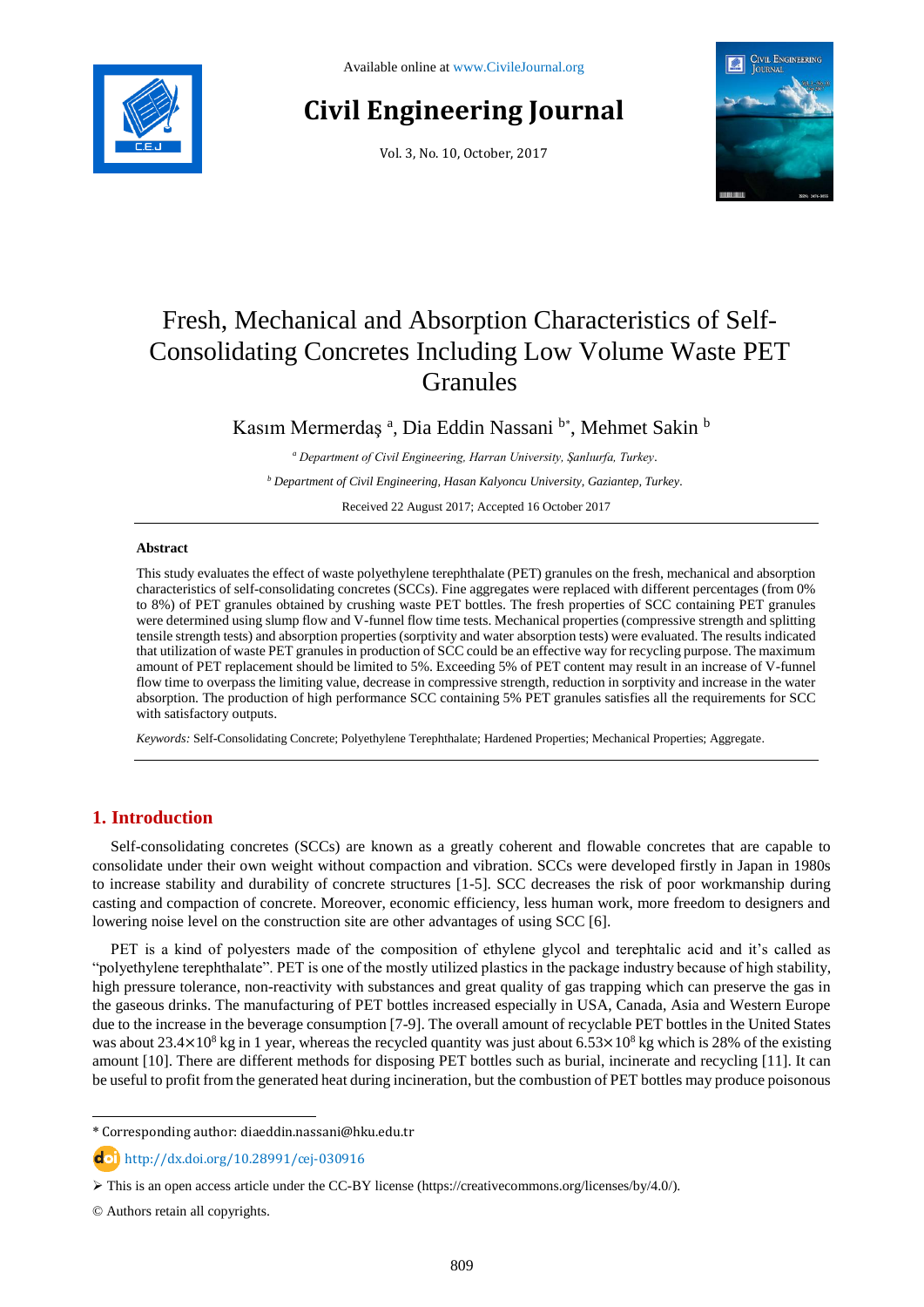gasses. Another problem arises from the fact that these materials slowly decompose and need hundreds of years to return to the cycle of nature. So it seems that recycling PET waste is the best way because of environmental compatibility and economic benefits [12].

The present application of recycled PET waste in the construction industry includes its use as resin for polymer concrete [13-17] and as fiber for reinforced concrete [18]. The most economical way is using PET particles as a substitute of aggregates. As a result, using PET waste as an aggregate in concrete has some benefits such as decreasing the usage of natural resources, the wastes consumption, preventing the environmental pollution and economizing energy [19, 20].

Albano et al. [12] evaluated the mechanical behavior of the PET waste particles in which, the volume substitution ratios were 10% and 20% and the average PET particle size were about  $0.26$  cm and  $1.14$  cm. Result shows a reduction in tensile strength, compressive strength and modulus of elasticity. Adding PET to the concrete mixture leads to decrease in concrete rigidity, which is useful when flexibility of the material is needed. Moreover, adding PET particles to the concrete mixture results in reduction of slump, increase of water absorptions, and also reduction in the pulse velocity. Chio et al. [21] studied the effect of sand replacement with PET aggregates which were made of PET particles and stone powder on the properties of concrete. A decrease in concrete unit weight and an increase in water absorption were noticed. It was concluded that as the substitution percentage increases, the flow value increases as well. In addition, this replacement has reduced the compressive strength.

Akçaozoglu et al. [22] examined the effect of PET waste particles as aggregate on two groups of mortars. One of them was entirely made of PET aggregates and the other one was made of both sand and PET aggregates. The result shows that the unit weight, compressive strength and tensile–flexural strength of the mortars including PET aggregates are less than the mortars containing combination of both sand and PET aggregates. Both mortars had much lower unit weight, compressive strength and tensile–flexural strength compared with reference sample mortars.

Foti [23] studied the behavior of concretes reinforced with PET bottles waste fibers. It was concluded that adding small quantity of PET bottle fibers have a noticeable effect on post-cracking behavior of concretes. Additionally, PET fibers enhance the toughness and improve the concrete plasticity. Oliveira and Gomes [24] utilized recycled PET bottle fibers in the reinforced mortar. Different volumes of fibers were added with the variable quantity of 0%, 0.5%, 1%, and 1.5% to the dry mortars. It was reported that utilizing PET fibers makes an important development on compressive strength of reinforced mortar, besides a notable effect on the flexural strength and increase in the toughness.

Sadrmomtazi et al. [25] studied the fresh and hardened properties of SCC including waste PET particles. It was concluded that using PET particles in SCC reduces the compressive, flexural and tensile strengths. However, the electrical resistance was not affected by using PET particles. Test results showed that using PET particles can lead to a decrease in the brittleness of concrete. Safi et al. [26] investigated the possibility of using PET as fine aggregates in the production of self-compacting mortar. The test results showed that fluidity is greatly developed by adding PET waste.

Torgal et al. [27] studied the properties and durability of concrete containing tyre rubber and PET. They found that that tyre waste concrete is specially recommended for concrete structures located in areas of severe earthquake risk and also for applications submitted to severe dynamic actions. As to PET based concrete the investigations show that this material is very dependent on the treatment of these wastes.

This study researched the effect of PET granules on the fresh, mechanical and absorption characteristics of SCC. Fine aggregate was replaced with different percentages (from 0-8%) of PET granules obtained by crushing waste PET bottles. The effect of PET on the Slump Flow (SF), V-Funnel (VF) flow time, compressive strength, splitting tensile strength, sorptivity and water absorption of SCC was examined.

# **2. Experimental Study**

In this study, experimental program was conducted to evaluate the properties of SCC made with waste granular PET. SF time, SF diameter, VF time tests were carried out to identify the characteristics of fresh SCCs. The splitting tensile strength and compressive strength tests were carried out to classify the mechanical properties of hardened concretes. Absorption properties of SCCs were evaluated by performing the water sorptivity and water absorption tests.

### **2.1. Materials**

Normal Portland cement CEM-I 42.5R which conforms to TS EN 197-1 [28] was used in preparation of mixtures. It was obtained from Limak Gaziantep Cement Factory. The chemical composition and physical properties of the cement are presented in Table 1.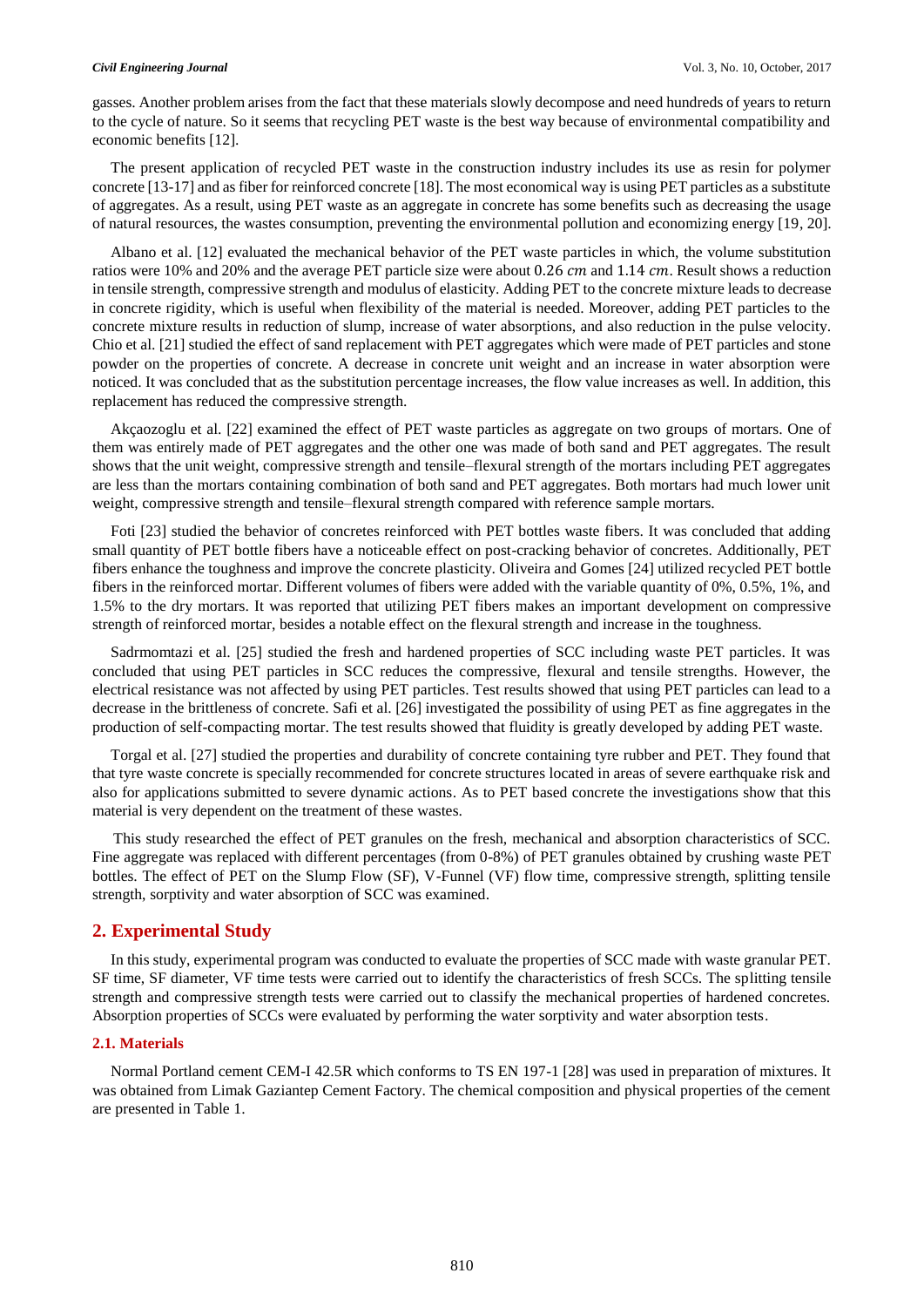| Analysis Report (%)            | <b>Cement</b> |
|--------------------------------|---------------|
| CaO                            | 62.58         |
| SiO <sub>2</sub>               | 20.25         |
| $Al_2O_3$                      | 5.31          |
| Fe <sub>2</sub> O <sub>3</sub> | 4.04          |
| MgO                            | 2.82          |
| SO <sub>3</sub>                | 2.73          |
| K <sub>2</sub> O               | 0.92          |
| Na <sub>2</sub> O              | 0.22          |
| Loss on ignition               | 3.02          |
| Specific gravity               | 2.99          |
| Fineness $(m^2/kg)$            | 327           |

**Table 1. Chemical composition and some physical properties of the cement used in the study**

Coarse aggregates utilized in concrete specimens is river gravel with a nominal particle size of  $16 \, mm$  to avoid the blocking effect of aggregates. Fine aggregates is a mix of crushed stone and river sand with a nominal particle size of 5 mm.

The grading of aggregates was obtained through the sieve analysis. Table 2. shows the physical properties of coarse and fine aggregates. Aggregate grading curves with Fuller's reference curve [29] are shown in Figure 1. The aggregates fractions were adjusted to have maximum density of concrete. A polycarboxylic-ether type superplasticizer (SP) has been used with a specific gravity of 1.07 and pH of 5.7.

**Table 2. Sieve analysis and physical properties of the fine and coarse aggregates**

| Sieve Size (mm)         | <b>Coarse</b>  | <b>Natural sand</b> | <b>Crushed Sand</b> |
|-------------------------|----------------|---------------------|---------------------|
| 16                      | 100            | 100                 | 100                 |
| 8                       | 59             | 100                 | 100                 |
| 4                       | 5              | 83                  | 92                  |
| 2                       | $\overline{c}$ | 58                  | 67                  |
| 1                       | 1              | 42                  | 45                  |
| 0.5                     |                | 25                  | 24                  |
| 0.25                    | 0.6            | 6                   | 9.3                 |
| <b>Fineness Modulus</b> | 5.32           | 2.87                | 2.63                |
| Specific gravity        | 2.74           | 2.65                | 2.41                |



**Figure 1. Grading curves of the aggregates used**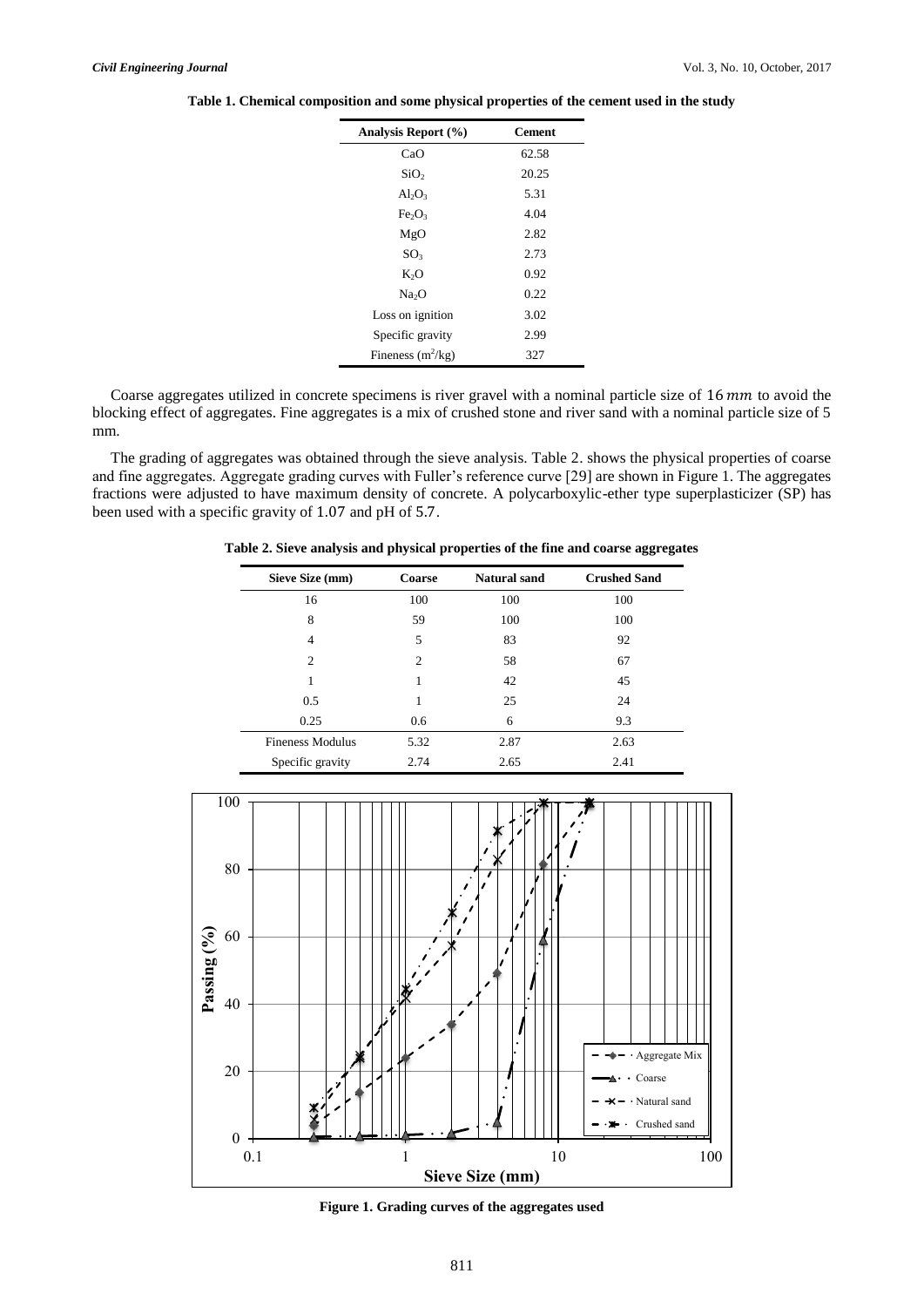To observe the effect of PET granules on the fresh and hardened properties of SCC, fine aggregates were replaced with different percentages (0%, 1%, 2%, 3%, 4%, 5%, 6%, 7% and 8%) of PET granules. As it can be observed from Figure 2 the shape of PET granules look like elongated fibers. Therefore sieve analysis was not applied. The PET granules were obtained from a local PET crushing plant.



**Figure 2. Photographic view of PET granules**

## **2.2. Concrete Mixtures**

SCC mixes were produced with a constant water/binder ratio of 0.32 and total binder content of 570  $kg/m<sup>3</sup>$ . Fine aggregates were replaced with different percentages (from 0-8%) of PET granules. During trials it was observed that for the SCCs having more than 8% of PET granules required too much High Range Water Reducing Admixtures (HRWRA). The concretes were separated into two groups according to the amount of HRWRA. Group 1 (up to 5% replacement level) contained 1.5% HRWRA, while Group 2 (PET6, PET7, and PET8) had 1.6%. Coding of the mixtures was based on the replacement level of PET granules. For example, PET3 means SCC mixture containing 3% PET granules. Details of the mix proportions of SCCs are given in Table 3.

| <b>Materials</b> | <b>Mixtures</b>  |        |                  |                  |                  |        |                  |        |        |
|------------------|------------------|--------|------------------|------------------|------------------|--------|------------------|--------|--------|
|                  | PET <sub>0</sub> | PET1   | PET <sub>2</sub> | PET <sub>3</sub> | PET <sub>4</sub> | PET5   | PET <sub>6</sub> | PET7   | PET8   |
| Cement           | 570              | 570    | 570              | 570              | 570              | 570    | 570              | 570    | 570    |
| Water            | 182.4            | 182.4  | 182.4            | 182.4            | 182.4            | 182.4  | 182.4            | 182.4  | 182.4  |
| Coarse aggregate | 0.0              | 0.0    | 0.0              | 0.0              | 0.0              | 0.0    | 0.0              | 0.0    | 0.0    |
| Medium aggregate | 771.9            | 771.9  | 771.9            | 771.9            | 771.9            | 771.9  | 771.9            | 771.9  | 771.9  |
| Natural sand     | 655.3            | 648.8  | 642.2            | 635.7            | 629.1            | 622.6  | 616.0            | 609.5  | 602.9  |
| Crushed sand     | 249.0            | 246.5  | 244.0            | 241.5            | 239.0            | 236.5  | 234.0            | 231.5  | 229.0  |
| <b>PET</b>       | 0.0              | 4.7    | 9.5              | 14.2             | 18.9             | 23.7   | 28.4             | 33.1   | 37.9   |
| <b>SP</b>        | 8.55             | 8.55   | 8.55             | 8.55             | 8.55             | 8.55   | 9.08             | 9.08   | 9.08   |
| Unit weight      | 2436.3           | 2432.0 | 2427.7           | 2423.4           | 2419.1           | 2414.8 | 2410.5           | 2406.2 | 2401.9 |

|  |  |  | Table 3. Details of mix proportions of SCCs, kg/m <sup>3</sup> |
|--|--|--|----------------------------------------------------------------|
|--|--|--|----------------------------------------------------------------|

### **2.3. Test Methods**

Fine and coarse aggregates were mixed together for 30 sec in a mixer. Thereafter,  $1/3$  of the mixing water was added to the concrete mixer and mixing continued for 1 min more. Next, the aggregates absorbed the water in the mixer for 1 min. After adding cement and mineral additives to the mixer, the mixing continued for another 1 min. Lastly, the SPs were added together with the remaining water to the mixer, and the concretes were mixed for 3 min and then left for 1 min rest. Thereafter, the concretes were mixed for extra 2 min to finish the mixing procedures [30]. The concrete was designed for a SF of 70  $\pm$  3 cm which was obtained by adjusting the amount of SP by trial-error. Specimens were casted without vibration and compaction. After casting the SCCs in specimen moulds, plastic sheet were used to cover the specimens which they kept in laboratory for 24 h. Thereafter, SCC samples were demoulded and cured in water (23  $\pm$  $2^{\circ}$ C) until testing day.

### **2.3.1. Fresh Properties**

There are limitations defined by EFNARC [31] for classification of concrete as SCC to provide ease of flow through reinforcement and formwork without compaction and vibration. These limitations are segregation resistance, passing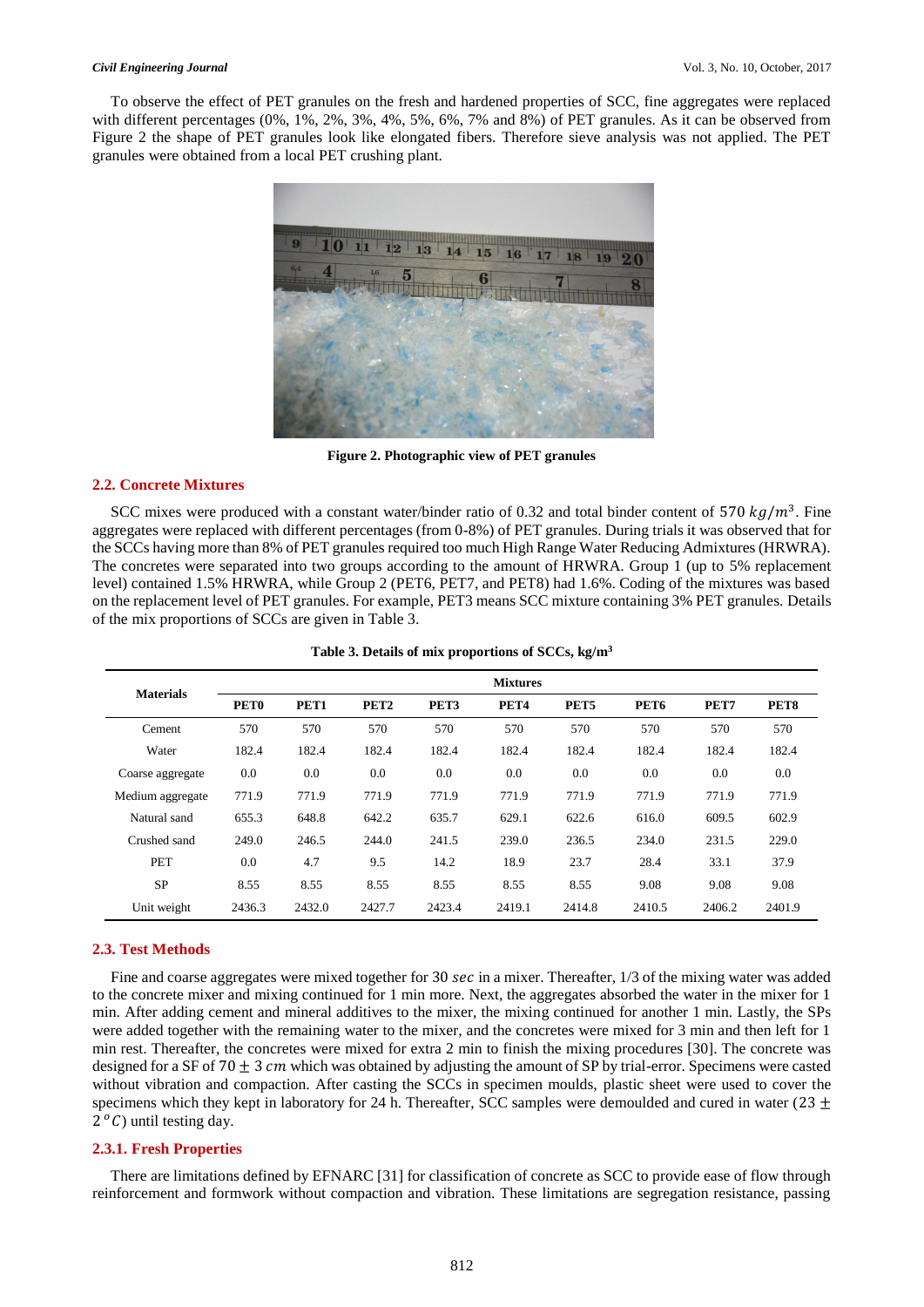ability, filling ability, flowability and viscosity. Table 4 shows the properties of fresh concrete according to EFNARC [31].

| <b>Slump flow classes</b>      |                          |                     |  |  |
|--------------------------------|--------------------------|---------------------|--|--|
| Class                          | Slump flow diameter (mm) |                     |  |  |
| SF1                            | 550-650                  |                     |  |  |
| SF <sub>2</sub>                | 660-750                  |                     |  |  |
| SF3                            | 760-850                  |                     |  |  |
| <b>Viscosity classes</b>       |                          |                     |  |  |
| <b>Class</b>                   | $T_{500}$ (sec)          | V-funnel time (sec) |  |  |
| <b>VS1/VF1</b>                 | $\leq$ 2                 | $\leq 8$            |  |  |
| VS2/VF2                        | >2                       | 9 to 25             |  |  |
| <b>Passing ability classes</b> |                          |                     |  |  |
| PA1                            | $>0.8$ with two rebar    |                     |  |  |
| PA <sub>2</sub>                | $>0.8$ with three rebar  |                     |  |  |

**Table 4. Slump flow, viscosity, and passing ability classes with respect to EFNARC [30]**

# **2.3.1.1. Slump Flow Test**

In this study, SF of all control mixes was adjusted to be  $75 \pm 3$  cm whilst SF time (T<sub>50</sub>) was measured. After determination of a constant amount of superplasticizer, fine aggregates were replaced with PET granules with different percentages (from 0-8%).

SF test was performed according to EFNARC [31]. To measure SF, an ordinary cone (EN 12350-2) is filled with SCC without any compaction and leveling. The cone is lifted and the average diameter of the spreading concrete is measured as shown in Figure 3. The time ( $T_{500 \text{ mm}}$ ) was recorded for the concrete to reach the 500  $mm$ .



**Figure 3. Measurement of slump flow diameter**

#### **2.3.1.2. V-Funnel Flow Time**

VF flow test for SCC was performed according to EFNARC [31]. The flow time is determined in this test. The funnel completely filled with fresh SCC without any compacting or tamping, and the flow time (t) is measured as the time between the opening of bottom outlet and complete emptying of the funnel.

#### **2.3.2. Hardened Properties**

#### **2.3.2.1. Compressive Strength**

To measure the compressive strength of SCCs, cubical samples of  $150 \, \text{mm}$  were tested after 28 days in accordance with ASTM C 39. Servo controlled 3000  $kN$  capacity compressive strength device was used as shown in Figure 4. Three samples were tested for each experiment and the average value was considered for the study. The standard pace rate was selected equal to  $0.2 \text{ MPa}$  per second. The pace loading was equal to 4.5 kN per second.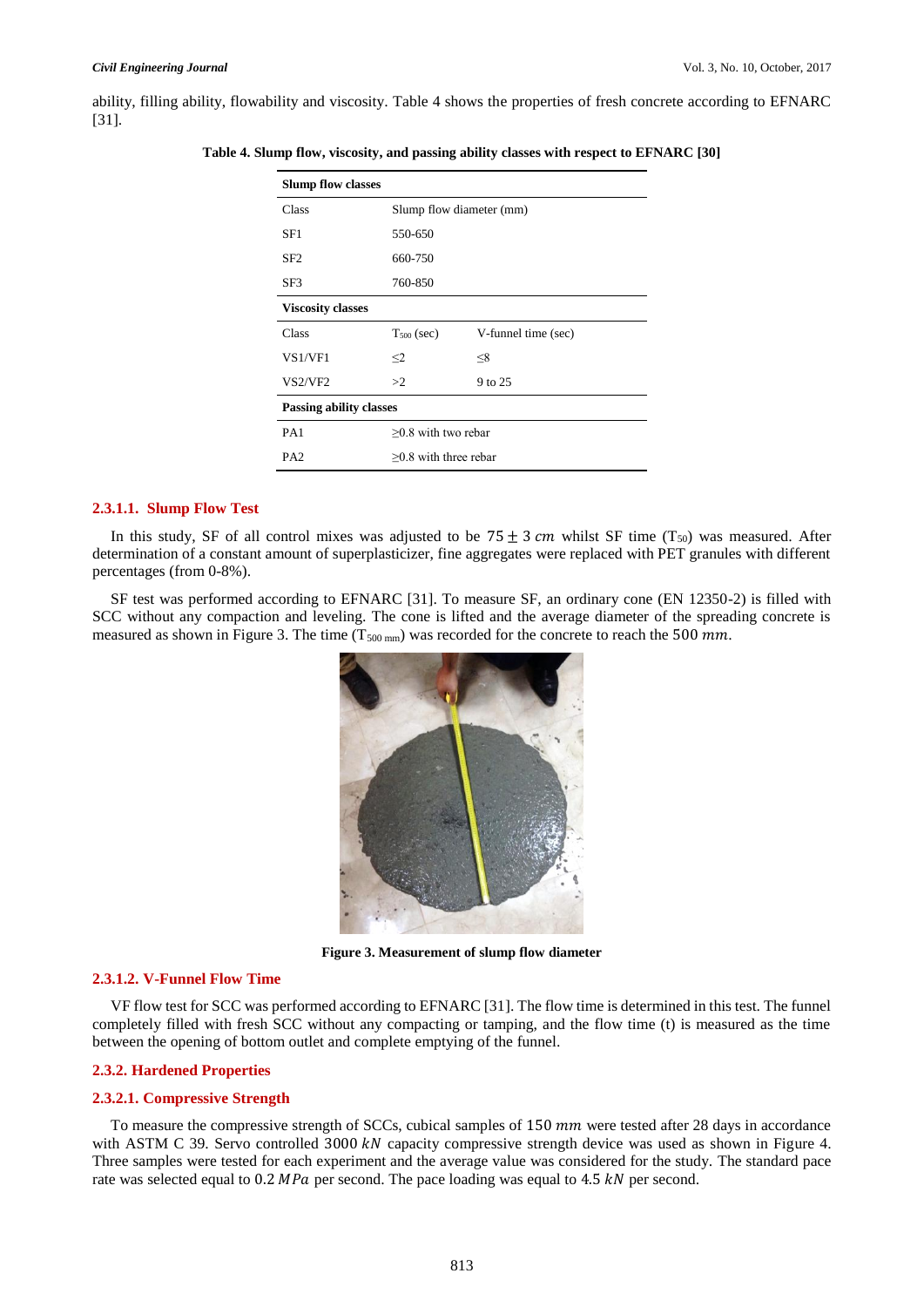

**Figure 4. Compressive strength device**

#### **2.3.2.2. Splitting Strength**

According to ASTM 496, splitting tensile strength of SCC was measured by testing cylindrical samples  $(200 \times 100$  $mm$  dia.) after 28 days. The standard pace rate was selected equal to 1  $MPa$  per minute.

#### **2.3.2.3. Water Absorption**

To perform the water absorption test, dried cube samples were immersed in water at  $25\degree C$  for 96 hour at the age of 28 days and noticing the percentage of water absorbed per unit initial mass.

#### **2.3.2.4. Sorptivity**

Water sorptivity was measured on four samples  $(50 \times 100$  mm dia.) cut from cylindrical samples (200 x 100 mm dia.). Before test, samples were dried in an oven at  $100 + 5^{\circ}C$  until having a constant mass. The test was performed on the concrete surface which is in contact with a thin water layer while paraffin was applied on the other sides of the specimens, so that the dominant invasion mechanism was the capillary suction. Water sorptivity was evaluated by the water uptake from the concrete per unit cross-sectional area with time. The test was implemented after 28 days. The schematic presentation of the test set up is presented in Figure 5.



#### **Figure 5. Sorptivity test set up**

# **3. Results and Discussions**

### **3.1. Fresh Properties**

In order to provide a high slump flow diameter for control mixture, HRWRA was used as  $8.55 kg/m<sup>3</sup>$  (1.5%). For observation of the effect of addition PET granules, the amount of the chemical admixture was kept constant. However when exceeding 5% replacement level of PET, the slump flow diameter decreased dramatically. Therefore, the amount of HRWRA was increased to 1.6% to provide a proper slump flow diameter. The variation of the slump flow diameter and slump flow time is shown in Figures 6 and 7. Figure 6 indicates that increasing the amount of PET granules is resulted in significant reduction in slump flow diameter from  $775 \, \text{mm}$  to  $660 \, \text{mm}$ . Increasing the amount of HRWRA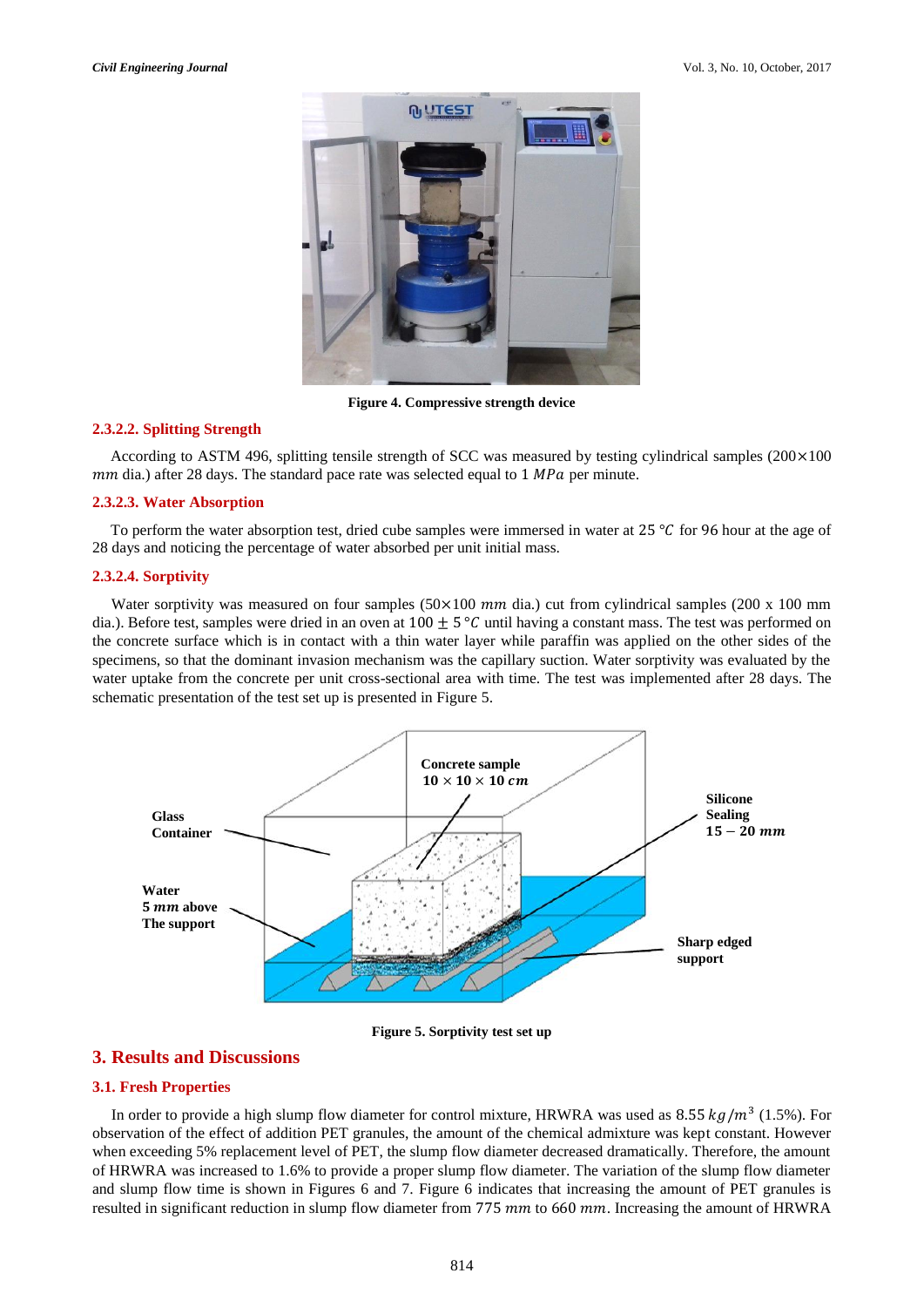from 1.5% to 1.6% resulted in enhancement in slump flow diameter of the concrete containing 6% PET. The slump flow diameter was measured as  $700$   $mm$ . However for 7% and 8% PET replacement levels the sharp reduction levels were observed especially for PET8 concrete (535 mm).



**Figure 6 Variation of slump flow diameter with PET content**



**Figure 7. Variation of T500mm slump flow time with PET content**

Similarly  $T_{500mm}$  slump flow time was increased for the SCCs while increasing the PET content. Nevertheless, the tendency of increment is not similar for SCCs with higher than 5% PET content. Figure 7. illustrates that while there is a gradual increase in the T<sub>500mm</sub> time in SCCs up to PET5, significant increase was observed for PET6, PET7 and PET8. The range of T<sub>500mm</sub> slump flow times for SCCs containing up to 5% PET is 2.93  $-$  4.96 sec while for the others 4.17  $-$ 11.28 sec was observed.

VF flow times of the SCCs are shown in Figure 8. The flow times measured for SCCs up to 5% PET remained below 25 sec while the values for the other SCCs were above this limiting value. Therefore, it can be concluded that the PET replacement level of more than 5% causes the concrete to be more viscous than it can be allowed according to EFNARC [31] limitations. High viscosity may cause higher friction in the forms and difficulty in consolidation of the concrete.

This behavior could be attributed to the friction characteristics and specific surface area of PET particles. PET particle has more specific surface area in the comparison with the natural sand because of its shape. So that, more friction among particles will lead to a decrement in the workability in mixtures. As the PET content increases, the fresh concrete plasticity and consistency are decreased [32].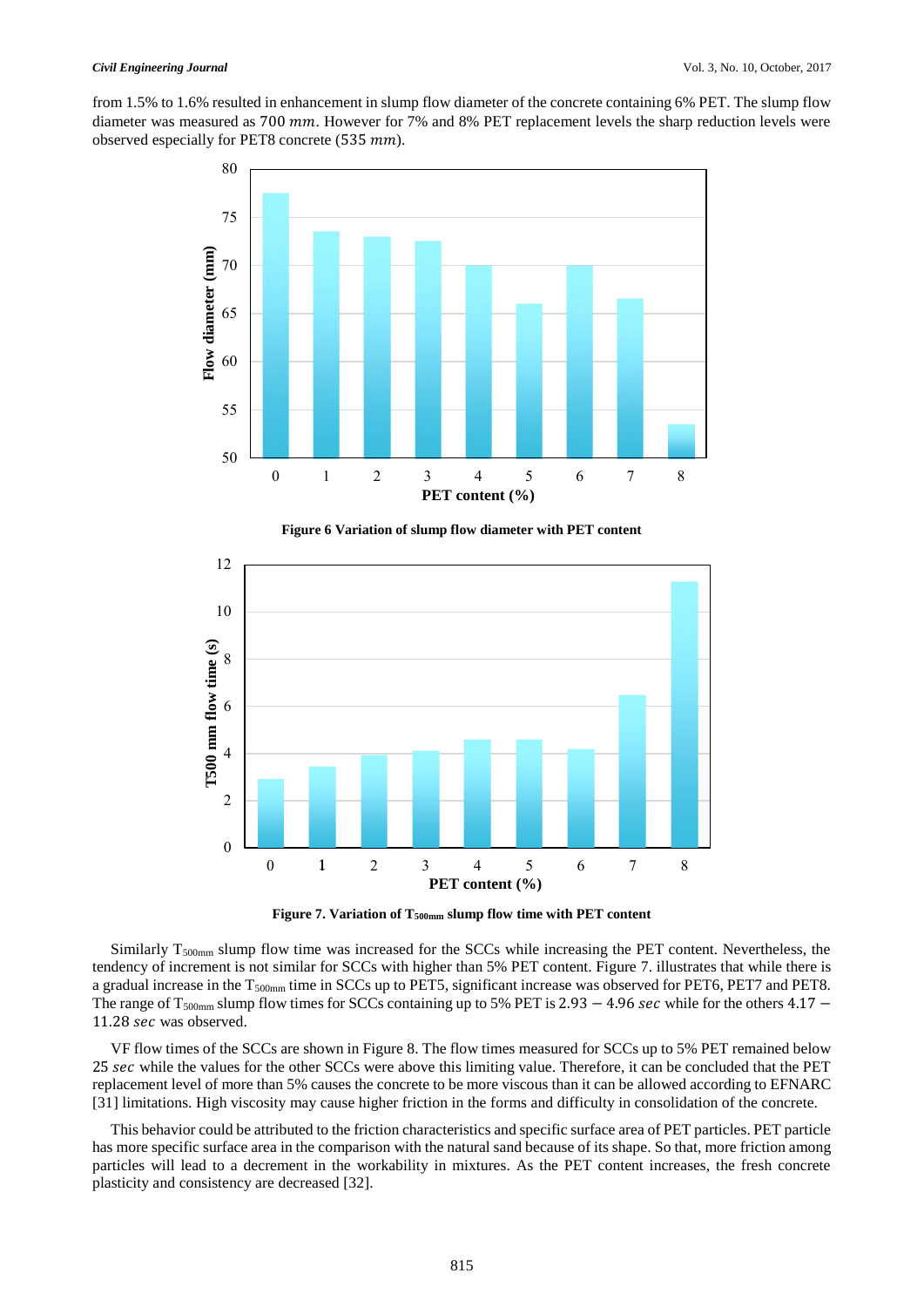

**Figure 8. Variation of V-funnel flow time with PET content**

#### **3.2. Hardened Properties**

The measured hardened properties of the SCCs produced are mechanical properties in terms of compressive and splitting tensile strength and absorption characteristics by total absorption and sorptivity after 28 days of curing. The discussion of the findings is given below.

The variation of the compressive strength of the SCC with increasing the amount of PET granules is given in Figure 9. The results indicated that there is a reduction in the compressive strength of concrete as the amount of PET increases. Increasing the amount of PET particles results in weak cohesion between matrix and PET granules as well as acting as a barrier between paste and the aggregate the compressive strength decreases. The figure also illustrated that there is a strong relation between the content of PET and observed compressive strength value.





The test results indicating the splitting tensile strength of SCCs are illustrated in Figure 10. In contrast to compressive strength behavior increasing PET particles up to 5% resulted in slight improvement of tensile capacity up to 5%. However, exceeding this critical value caused reduction because of high replacement level. In the study of Rahmani et al. [32], they explained the phenomenon as the increase of the probability of inter locking between the PET particles and fractured surface due to the special shape of PET particles and flexibility. This situation can therefore be attributed to crack arrestment of the PET particles through acting like fiber. However, when exceeding a certain limit as a result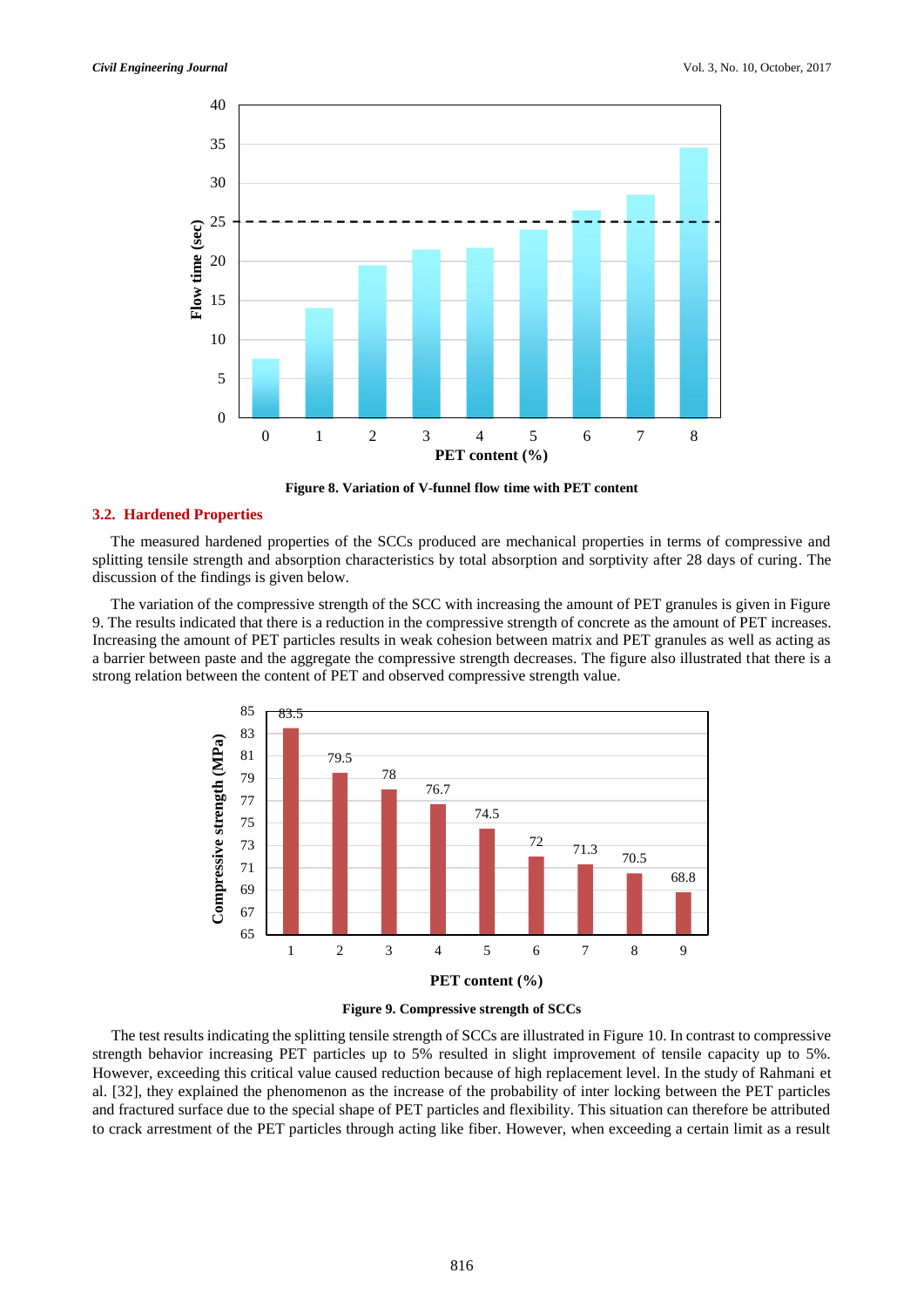

of deterioration of the bond between paste and natural aggregate, the tensile strength decreased.



In the study of Hannawi et al. [33] recycled polycarbonate and PET materials were used in concrete production. Scanning electron microscopy analysis indicated a weakened cohesion among plastic aggregates and texture. A lower modulus of elasticity and decrease of compressive strength for mortars with the increase in PET particles amount was also reported. This fact made the samples more flexible, so, the concrete may withstand the loads for some time without collapse after the failure. Besides, the study reported that replacing some percentage of sand with these plastic particles not only develops the flexural strength and the toughness factor, but also causes these composite to absorb extra energy. This characteristic is so much interesting for lots of civil engineering utilizations such as structure subjected usually to dynamic and impact loads.

Figure 11. exhibits the relation between compressive strength and splitting tensile strength of the SCCs produced. The correlations indicated that the relation between compressive and splitting strength is irregular. However, when considering a higher order curve fitting, it was found that a parabolic curve with  $2<sup>nd</sup>$  degree provides a reasonable correlation between these two critical mechanical properties.





Water absorption and sorptivity test results of the SCCs versus PET content of the SCCs are exhibited in Figures 12 and 13. Figure 13 clearly indicates that the porosity of concrete increases as the amount of PET increases the SCCs. The variation of the data proved that there is a good agreement with variation of amount of PET and porosity. Nevertheless, when observing the sorptivity values of the concretes, SCCs with more than 5% PET indicated a decreasing tendency. This can be explained by disturbance of the capillarity of the concrete by the excess amount of PET particles. Therefore it can be inferred that without observing total water absorption of the concrete, tendency of the sorptivity values in this aspect can be misleading to comment on the capillarity of the SCCs.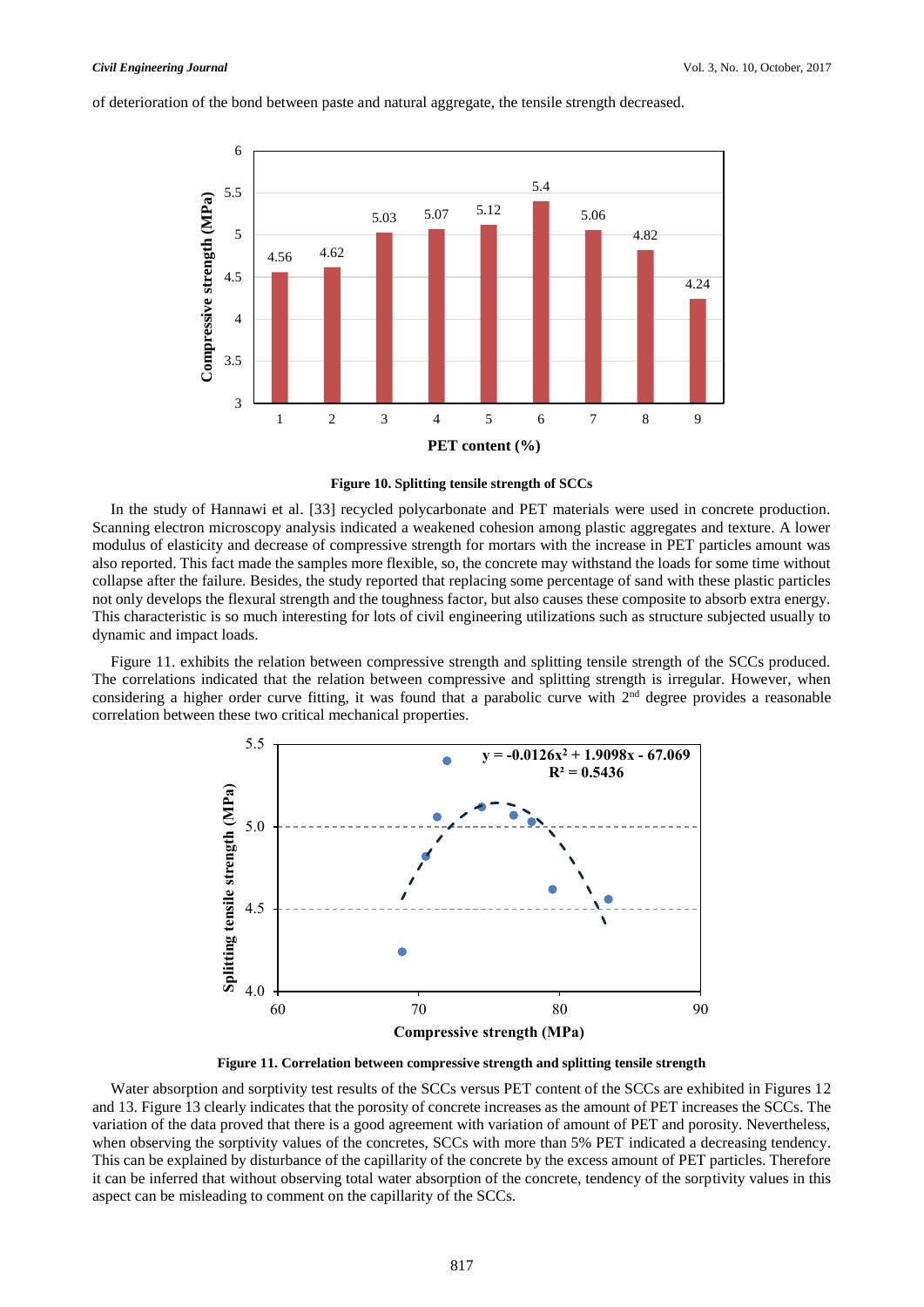Figure 14 indicates the relation between water absorption and sorptivity of concretes. Since the results of sorptivity and water absorption obtained for PET6, PET7, and PET8 are contradictory, a parabolic curve having  $2^{nd}$  order provided a prominent correlation between these properties.



**Figure 12. Water absorption values of SCCs**



**Figure 13. Sorptivity indices of SCCs**



**Figure 14. Correlation between water absorption and sorptivity of SCCs**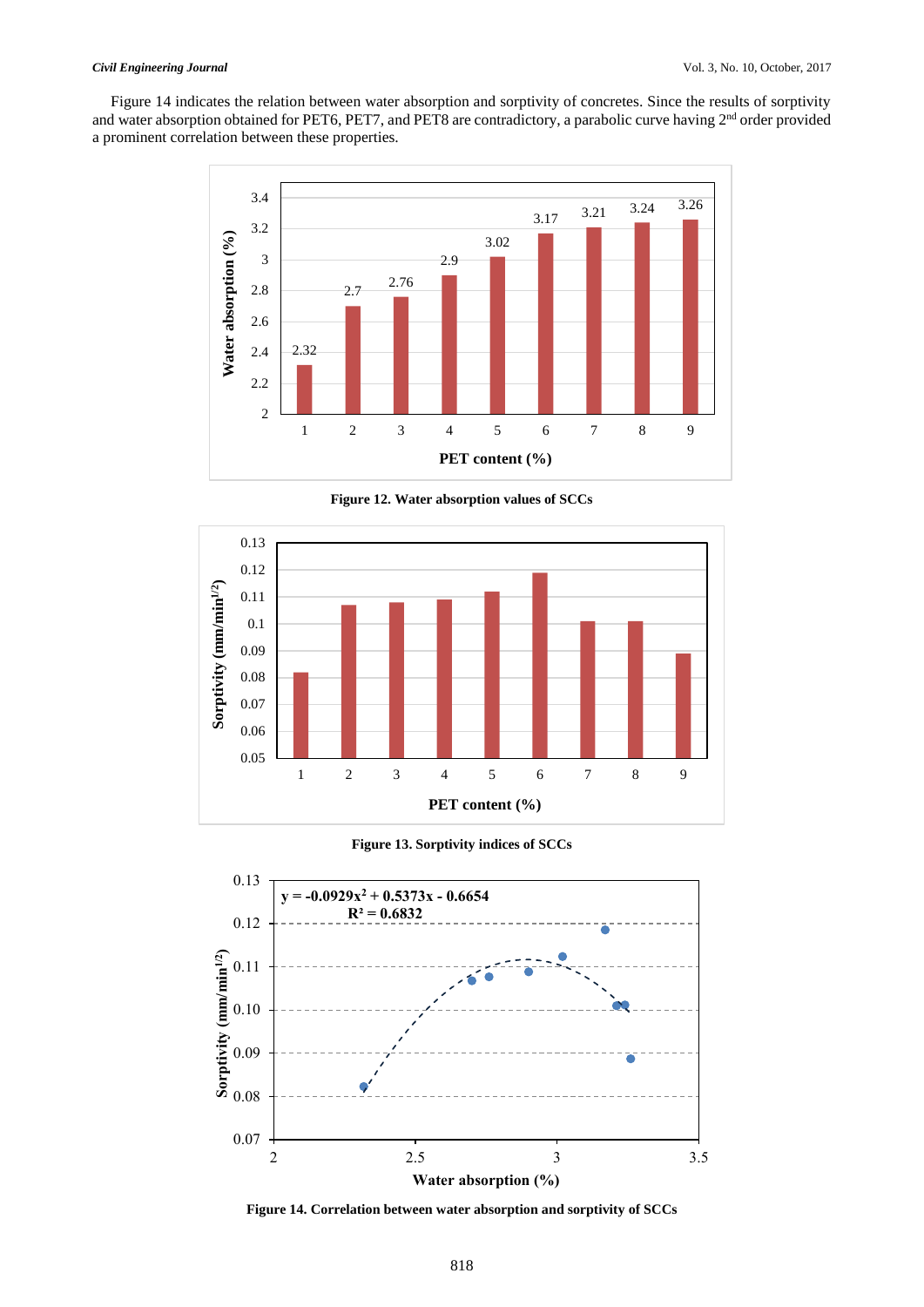# **4. Conclusion**

In the current study recycled PET granules obtained through crushing of PET bottles or containers were used as a sand replacement material in the production of SCCs. The following conclusions could be drawn from the data developed in the reported study:

- Utilization of waste PET granules in production of SCC could be an effective way for recycling purpose. However, in order not to get loss of workability the maximum amount of PET replacement level should be limited to 5%. When exceeding 5% of PET content, significant increase in the amount of chemical admixture is required. Moreover, the flow and viscosity behavior of SCC is affected significantly. The results indicated that for PET replacement levels of 6% and higher, VF flow time overpassed 25 sec.
- Inclusion of PET particles in SCC resulted in decrease in the compressive strength. The compressive strength control concrete was  $83.4 \text{ MPa}$  while PET8 had  $68.8 \text{ MPa}$ . However, the inclusion of PET particles up to 5% resulted in undistinguishable improvement in the splitting tensile strength capacity. However, beyond this value slight decrease was also observed.
- Being an important indication of pore structure of the concrete, water absorption test result proved that increasing the amount of PET caused occurrence of void in concrete. Since the PET particles are slender and flexible, during casting some particles may be curled to create void inside the concrete. Therefore as the amount of PET increased in SCC water absorption values increased from 2.3% to 3.3% from PET0 to PET8 respectively.
- The tendency of the deterioration in sorptivity values was similar to water absorption up to 5% of the PET. However, as a result of disturbance of the capillary behavior of the concrete due to the excess amount of PET, reduction in the sorptivity values were observed in SCCs with more than 5% PET.
- Although there was an increase in the water absorption values, due to the mix design parameters assigned for the experimental study, strength and absorption values of the SCCs produced were still better than conventional concrete. PET5 concrete satisfied all the requirements for SCC with reasonable performance in the hardened properties. The results obtained for this concrete are 5.4 MPa, 72.0 MPa, 3.1%, and 0.1186  $mm/min^{1/2}$  for splitting tensile strength, compressive strength, water absorption, and sorptivity, respectively. Therefore, it can be concluded that by adjusting concrete mix parameters, production of high performance SCC containing 5% PET granules is possible with satisfactory outputs.

# **5. References**

[1] Bartos, P.J.M. Self-compacting Concrete. Concrete 33(4) (1999): 9-14.

[2] Collepardi, M., Collepardi, S., Ogoumah Olagat, J.J., Troli, R., Laboratory-test and filled-experience SCC's. In: Proc. of the 3rd International Symposium on Self-compacting Concrete. Reykjavik (Iceland), (2003): 904-912.

[3] Ozawa, K., Maekawa, K., Kunishima, M., Okamura, H., Performance of concrete based on the durability design of concrete structures. In: Proc. of the Second East Asia-Pacific Conference on Structural Engineering and Construction, (1989): 445-450.

[4] Okamura, H.M., Ouchi, M., Self-compacting concrete. J. Adv. Concr. Technol. 1(1) (2003): 5-15.

[5] Xie, Y., Liu, B., Yin, J., Zhou, S., Optimum mix parameters of high-strength self-compacting concrete with ultra-pulverized fly ash. Cem. Concr. Res. 32(3) (2002): 477-480.

[6] H. Beigi, Morteza,, Berenjian, Javad, Lotfi-Omran, Omid, Sadeghi-Nik, Aref, Nikbin, Iman M., An experimental survey on combined effects offibers and nanosilica on the mechanical, rheological, and durability properties of selfcompacting concrete. Material Des. 50 (2013): 1019-1029.

[7] Choi, Y.W., Moon, D.J., Chung, J.S., Cho, S.K., Effects of waste PET bottles aggregate on the properties of concrete. Cem. Concr. Res. 35 (2005): 776-781.

[8] Reis, J.M.L., Carneiro, E.P., Evaluation of PET waste aggregates in polymer mortars. Constr. Build. Mater 27 (2012): 107-111.

[9] Kim, S.B., Yi, N.H., Kim, N.Y., Kim, J.J., Song, Y., Material and structural performance evaluation of recycled PET fiber reinforced concrete. Cem. Concr. Compos 32(3) (2010): 232-240.

[10] NAPCOR, National Association of PET Container Resources. California, USA; 2011.

[11] Williams PT. Waste treatment and disposal. Chisterter, Wiley; 1998.

[12] Albano C, Camacho N, Hernandez M, Matheus A, Gutiérrez A. Influence of content and particle size of waste pet bottles on concrete behavior at different w/c ratios. Waste Manage. 29 (2009): 2707–16.

[13] Abdel-Azim, A.A.A., Unsaturated polyester resins from poly ethylene terephthalate waste for polymer concrete. Polym. Eng.